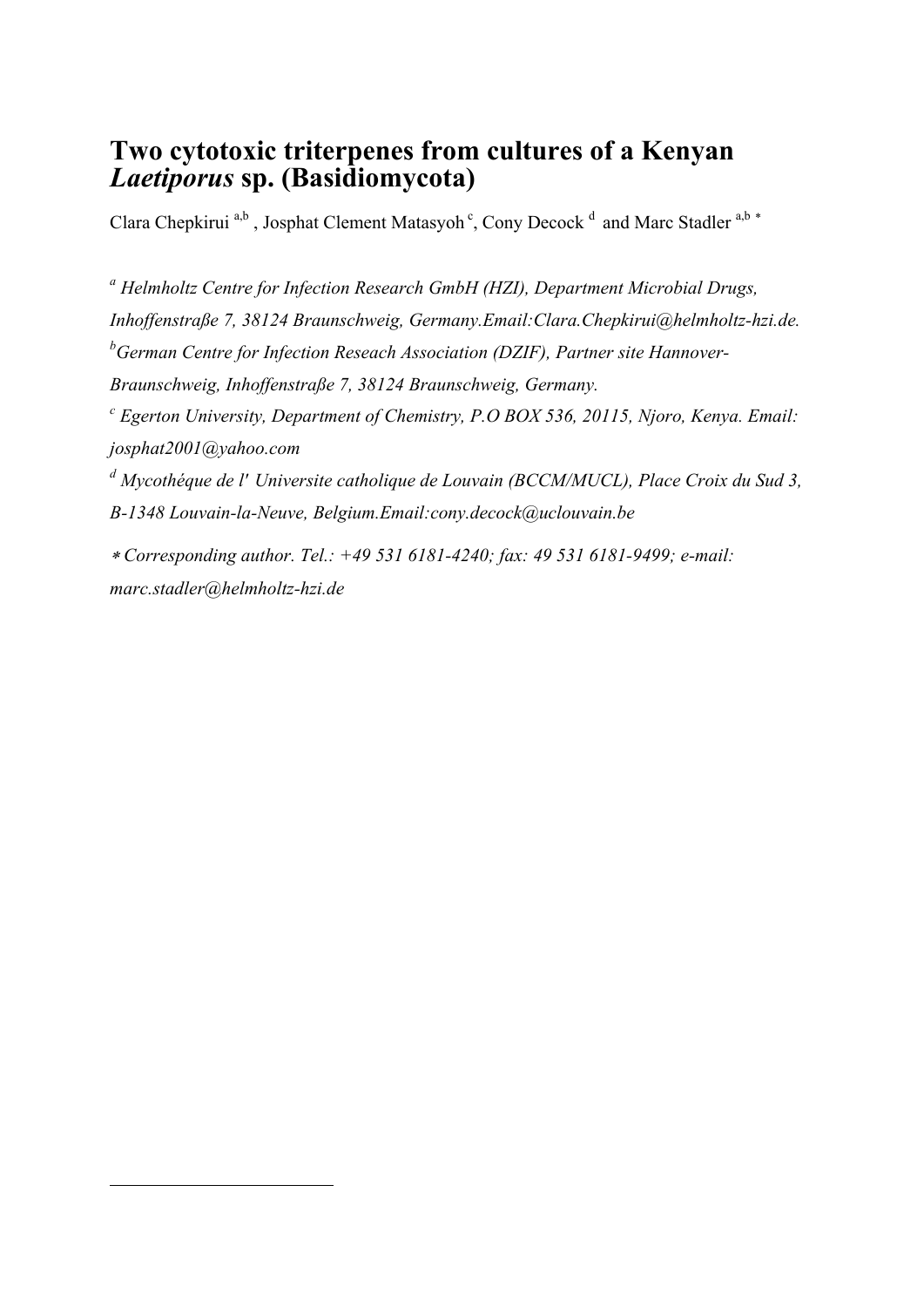## **Abstract**

HPLC profiling of the mycelial culture of a poroid basidomycete collected in Mount Elgon, Kenya, which probably represents a new species of the genus *Laetiporus*, led to isolation of two previously undescribed lanostane type triterpenes.We propose the trivial names laetiporins A (**1**) and B (**2**). In addition, five known ones: dehydrosulphurenic acid (**3**), sulphurenic acid (4), eburicoic acid (**5**), 15α-hydroxytrametenolic acid (**6**) and trametenolic acid (**7**) were also isolated. The laetiporins (**1**-**2**) exhibited significant cytotoxic effects against various human cancer cells. The known compounds (**3**-**5**) and (**7**) also showed moderate cytotoxic activity, but none of the compounds showed any significant antimicrobial activity.

Keywords: Cytotoxicity; Fungi: Polyporales; Terpenoids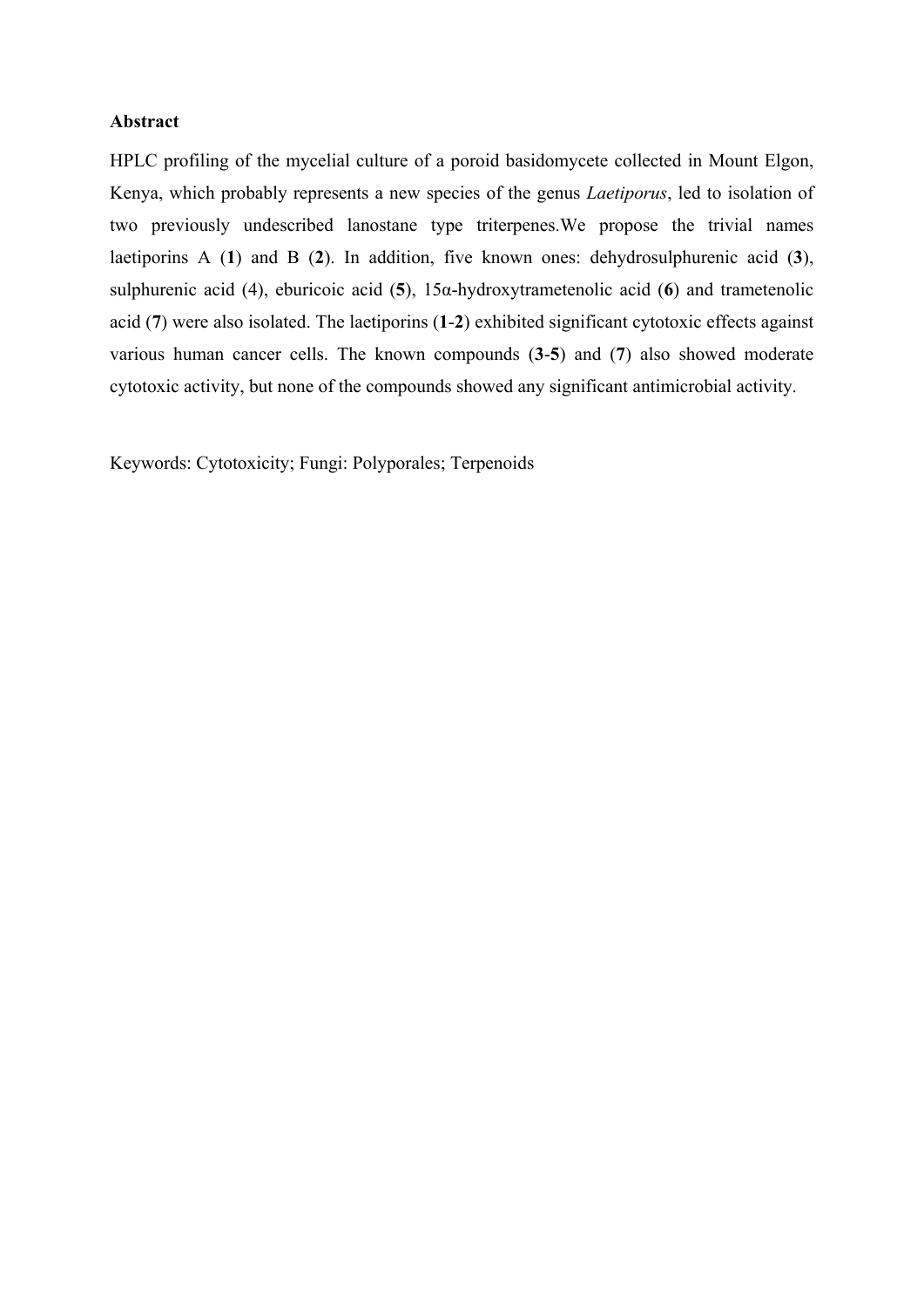## **1.1 Introduction**

Exploitation of natural resources in particular fungi in search of new bioactive compounds has been an emerging field of study. Basidiomycetes seem greatly promising as sources for new, interesting classes of compounds of different biogenetic origins with various biological activities (De Silva et al., 2013, Richter et al., 2015). Even though the tropics are the home of most of the basidiomycetes species, its riches remain largely untapped. Previously we reported the isolation of several new bioactive compounds from the Kenyan basidiomycetes *Favolaschia calocera* and *Laxitextum incrustatum* (Chepkirui et al., 2016, Mudalungu et al., 2015).

In our present study, several strains of a *Laetiporus* species (Polyporaceae) originating from Kenya were investigated. *Laetiporus* is one of the few polypore genera that produce conspicuous basidiomes that are edible when young, such as *L. sulphureus*, the common wellknown "chicken of the woods". The genus has a world-wide distribution. *Laetiporus* spp. also have been recognized as important forest pathogens, causing a cubical brown rot in living and dead wood of both conifers and angiosperms (Banik et al., 2010).

## **2.1 Experimental section**

- 2.1.1 *General experimental procedure.* Optical rotations were determined with a Perkin-Elmer 241 spectrometer; UV spectra were recorded with a Shimadzu UV-vis spectrophotometer UV-2450. NMR spectra were recorded with Bruker Ascend 700 spectrometer with 5mm TXI cryoprobe  $(^1H 700MHz$ , <sup>13</sup>C 175 MHz) and Bruker AV II-600 ( ${}^{1}$ H 600 MHz,  ${}^{13}$ C 150 MHz) spectrometers. HR-ESI-MS mass spectra were recorded with Agilent 1200 series HPLC-UV system (column2.1 x 50 mm, 1.7 um, C18 Acquity UPLC BEH (waters), solvent A:  $H_2O + 0.1\%$  formic acid; solvent B:  $ACCN + 0.1\%$  formic acid, gradient: 5% B for 0.5 minutes increasing to 100% B in 19.5 minutes and then maintaining 100% B for 5 minutes, flow rate 0.6 ml/min-1 , uv/vis detection 200-600 nm combined with ESI-TOF-MS (Maxis, Bruker) [scan range 100-2500 m/z, capillary voltage 4500V, dry temperature 200  $^{\circ}$ C].
- 2.1.2 *Fungal material*: The fungal strain *Laetiporus* sp. was collected from Kakamega equatorial rainforest, located in the western part of Kenya (0°17'3.19" N 34°45'8.24" E) on a dead fallen trunk of *Bridelia micrantha* (Phyllanthaceae) by C. Decock, Feb. 17, 2015 (collection and isolation number KE-15-22). The dried herbarium specimen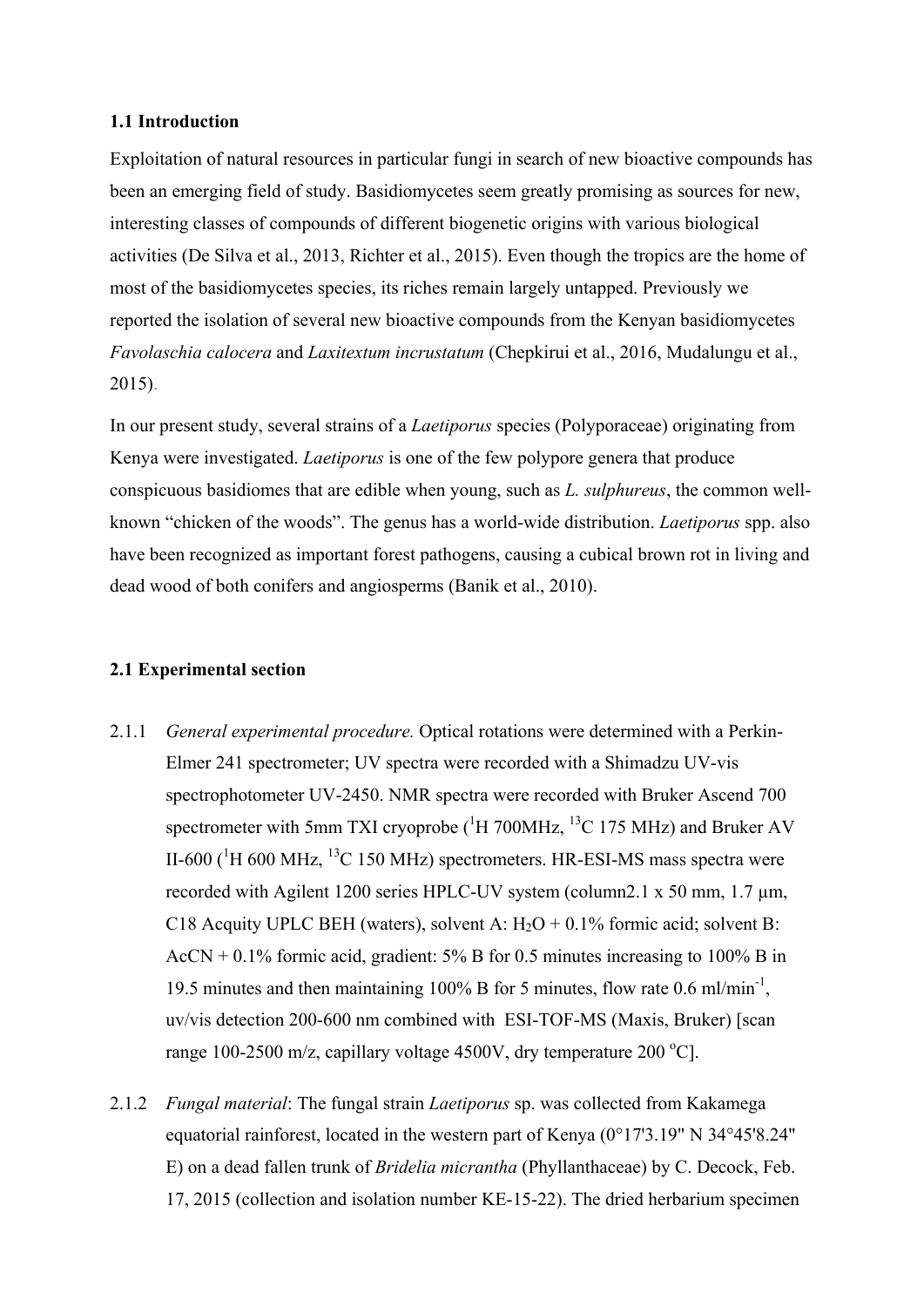and culture are deposited at MUCL, Louvain-la-Neuve, Belgium as MUCL 55532. The fungus was assigned to the genus *Laetiporus* by morphologcal studies and sequencing of the rDNA (5.8S gene region, the internal transcribed spacer ITS1 and ITS2). This fungus probably represents a new taxon and is presently being included in a large study on the phylogeny and taxonomy of the genus *Laetiporus* in Africa. Genomic DNA Miniprep kit (Bio Basic Canada Inc., Markham, Ontario, Canada). A Precellys 24 homogenizer (Bertin Technologies, France) was used for cell disruption at a speed of 6000 rpm for 2 x 40 s. The gene regions were amplified with primers ITS 1f and NL4.

- 2.1.3 *Small scale fermentation: Laetiporus* sp. strain MUCL 55532 was cultivated in three different liquid media YMG, Q6 ½ and ZM½ media (for details on the composition of these media see Supplementary Information). These three media were selected because previous studies had revealed that they were optimal for attaining complementary secondary metabolites profiles in filamentous fungi (Bitzer et al., 2008). A well grown culture grown on an YMG agar plate was cut into small pieces using a cork borer (7 mm) and five pieces inoculated in a batch of ten 500ml Erlenmeyer flask containing 200mL of the three media. The cultures were incubated at 23 °C on a rotary shaker (140 rpm). The growth of the fungus was monitored by constantly checking the amount of free glucose (using Bayer Diastix Harnzuckerstreifen). The fermentation was terminated two days after glucose depletion (Bitzer et al., 2008).
- 2.1.4 *Extraction of the small scale fermentation crude extracts*: The supernatant and the mycelia from the small scale fermentation were separated by filtration. The supernatant was extracted with equal amount of ethyl acetate and filtered through anhydrous sodium sulphate. The resulting ethyl acetate extract was evaporated to dryness by means of rotary evaporator. The mycelia were extracted with 200 mL of acetone in ultrasonic bath for 30 minutes, filtered and the filtrate evaporated. The remaining water phase was suspended in equal amount of distilled water and subjected to same procedure as the supernatant. The mycelia and supernatant crude extracts from the three media HRMS were measured. Analysis of the MS spectra by comparing the masses of the detected peaks and their molecular formula obtained from HRMS with those in the data base (Dictionary of natural products) led to the identification of the new compounds on the YMG mycelia crude extract (Dictionary of Natural Products on DVD, 2016).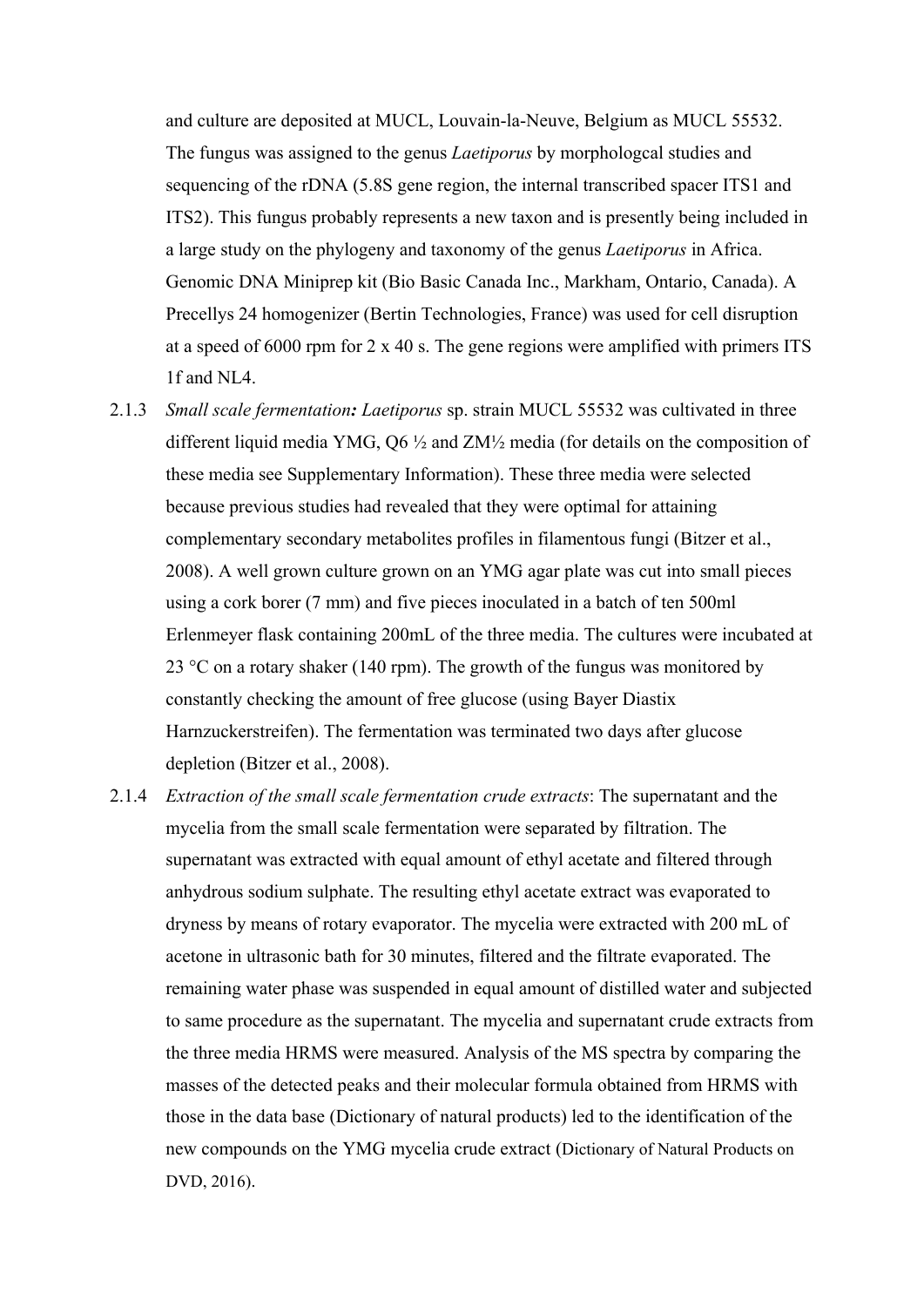- 2.1.5 *Large scale fermentation*: A well-grown seven days old YMG agar plate of the mycelial culture was cut into small pieces using a 7 mm cork borer and five pieces inoculated in 1000 mL Erlenmeyer flask containing 500 mL (10 flasks) of YMG medium. The culture was incubated at 23 °C on a rotary shaker (140 rpm) for 36 days. Fermentation was aborted 2 days after the depletion of free glucose.
- 2.1.6 *Extraction of the large scale fermentation crude extracts*: The mycelia and supernatant from the large scale fermentation were separated via vacuum filtration. The mycelia were extracted with 4 x 500 mL of acetone in ultrasonic bath for 30 min. The extracts were combined and the solvent evaporated by means of a rotary evaporator. The remaining water phase was subjected to the same procedure as mycelium in small scale extraction three times yielding white solid (1.2 g). The supernatant on the other hand was mixed with 100 g adsorbent resin (Amberlite XAD™-16 N) and incubated overnight on a shaker. The Amberlite resin was then filtered and eluted with 4 x 500 mL acetone. The resulting acetone extract was evaporated and the remaining water phase subjected to the same procedure as the acetone water phase of the mycelia to afford 250 mg dark brown solid.
- 2.1.7 *Isolation and purification*: The mycelia crude extract was fractionated using preparative reverse phase liquid chromatography (PLC 2020, Gilson, Miiddleton, USA). VP Nucleodur 100-5 C 18 ec column (250 x 40, 7 µm: Macherey-Nagel) used as stationary phase. Deionized water (Milli-Q, Millipore, Schwalbach, Germany) (solvent A) and acetonitrile (solvent B) were used as the mobile phase. Elution gradient used was 5- 100% solvent B in 60 minutes and thereafter isocratic condition at 100% solvent B for 5 minutes. UV detection was carried out at 210, 254 and 350 nm. Ten fractions were collected according to the observed peaks (F-1 - F-10) for mycelia extract. For details on the purification of fractions see SI.
- 2.1.8 *Antimicrobial assay*: The antifungal and antibacterial activities Minimum Inhibition Concentrations (MIC) were determined in serial dilution assay as described previously (Halecker et al., 2014, Okanya et al., 2011) against *Candida tenuis* MUCL29982, *Mucor plumbeus* MUCL49355, *Escherichia coli* DSM498 and *Bacillus subtilis* DSM10. The assays were carried out in 96-well microtiter plates in YMG media for filamentous fungi and yeast and EBS for bacteria. For the small scale fermentation extracts and pure compounds the starting concentration was 300 µg/mL.
- *2.19 Cytotoxicity assays***:** In vitro cytotoxicity (IC50) of compound **1**-**7** was determined against a panel of mammalian cell lines including mouse fibroblast L929, HeLa (KB-3-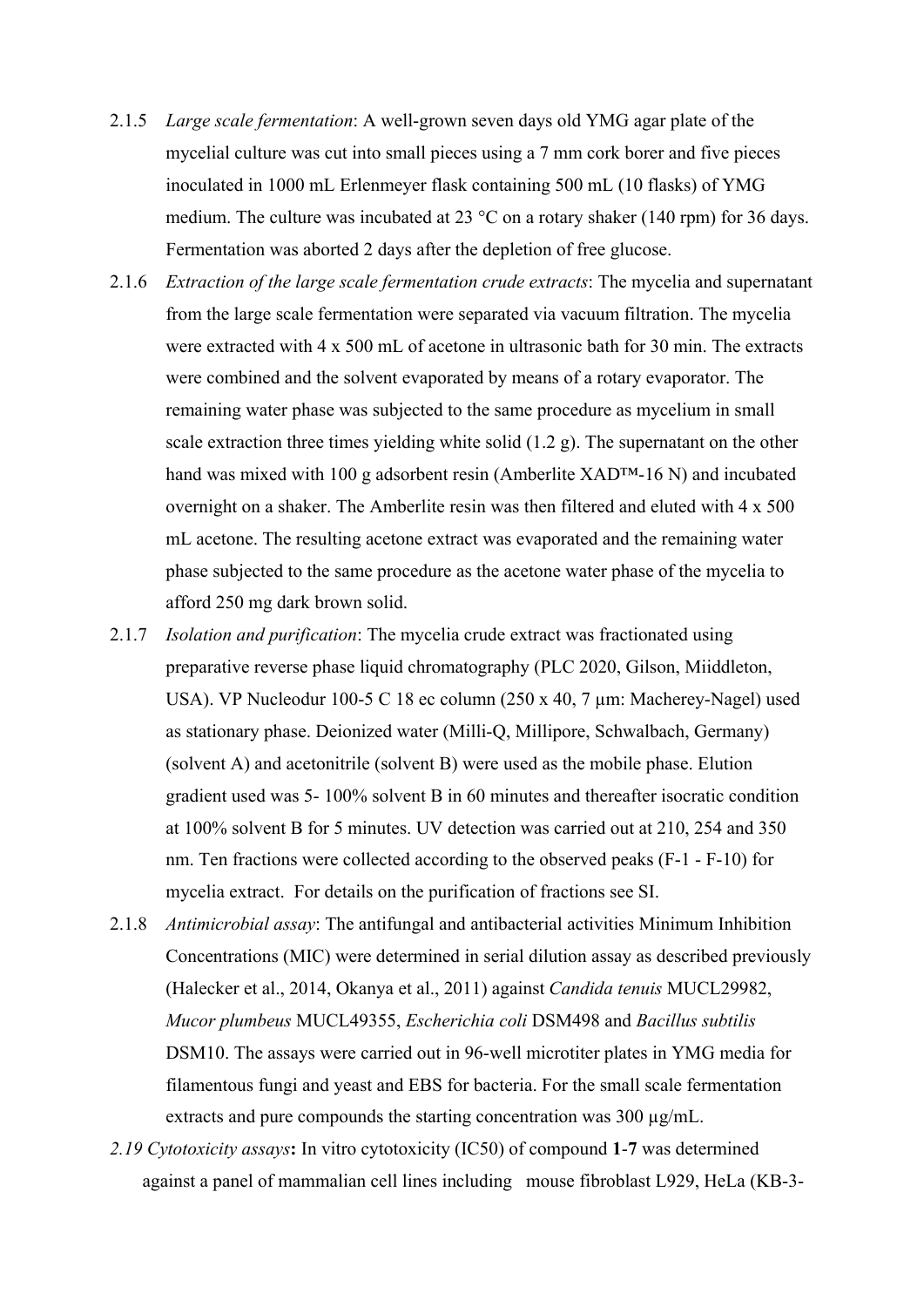1), epidermoid carcinoma cells A431, breast cancer cells MCF-7, prostate cancer cells PC-3 and adenocarcinomic human alveolar basal epithelial cells A549. The cell lines L929, KB 3.1and A549 were cultured in DMEM (Gibco), PC-3 in F12-K (Gibco), MCF-7 and A431 in RPMI (Gibco) media, all supplemented with 10% of fetal bovine serum (Gibco) under 10%  $CO_2$  at 37 <sup>o</sup>C. The cytotoxicity assay was performed according to the MTT (3-(4,5-dimethylthiazol-2- yl)-2,5 diphenyltetrazolium bromide) method in 96-well microplates (Mosmann, 1983). Briefly 60 µL aliquots of serial dilutions from an initial stock of 1 mg/mL in MeOH of the test compounds were added to 120 µL aliquots of a cell suspension (50 000 mL) in 96-well microplates. After 5 days incubation, a MTT assay was performed, and the absorbance measured at 590 nm using an ELISA plate reader (Victor). The concentration at which the growth of cells was inhibited to 50% of the control  $(IC_{50})$  was obtained from the dose response curves. Negative control was methanol.

## **3. Results and Discussion**

Crude extract fractionation and subsequent purification by reverse phase HPLC led to the isolation of two previously undescribed metabolites, for which we propose the trivial names, Laetiporin A (**1**) and B (**2**), together with the five known compounds: dehydrosulphurenic acid (**3**) (Wu et al., 2005), sulphurenic acid (**4**) (Frid et al., 1964), eburicoic acid (**5**) (Kariyone and Kurono, 1940), 15α-hydroxytrametenolic acid (**6**) (Yang et al., 1996) and trametenolic acid (**7**) (Yoshikawa et al., 2000) (Fig. 1). The known compounds were identified by comparing their NMR and HR-MS data with those reported in the literature.

Compound 1 was isolated as a white solid with the molecular formula  $C_{31}H_{48}O_3$  and 8 levels of unsaturation established from HRMS. Peaks at  $m/z$  469.3679 for  $[M+H]$ <sup>+</sup> and  $m/z$ 451.35720 for  $[M+H-H<sub>2</sub>O]^+$  were further observed in the HRMS. Moreover calculation for monoisotopic peak for compound  $1(C_{31}H_{48}O_3)$  will be 468.7110. <sup>13</sup>C NMR spectroscopic data revealed the presence of 31 carbon signals, including seven methyl groups, nine methylenes, and five methines (Table 1). The <sup>1</sup>H NMR spectrum exhibited five singlet methyl groups at  $\delta$ 0.70 (H-30), 0.75 (H-18), 0.92 (H-29), 0.96 (H-19) and 1.81 (H-31), one doublet at  $\delta$  0.97 (H-26/27), one hydroxymethine at  $\delta$  3.01, two olefinic singlets at  $\delta$  4.64 and 4.72 and a broad doublet at  $\delta$  4.34 for a hydroxy group.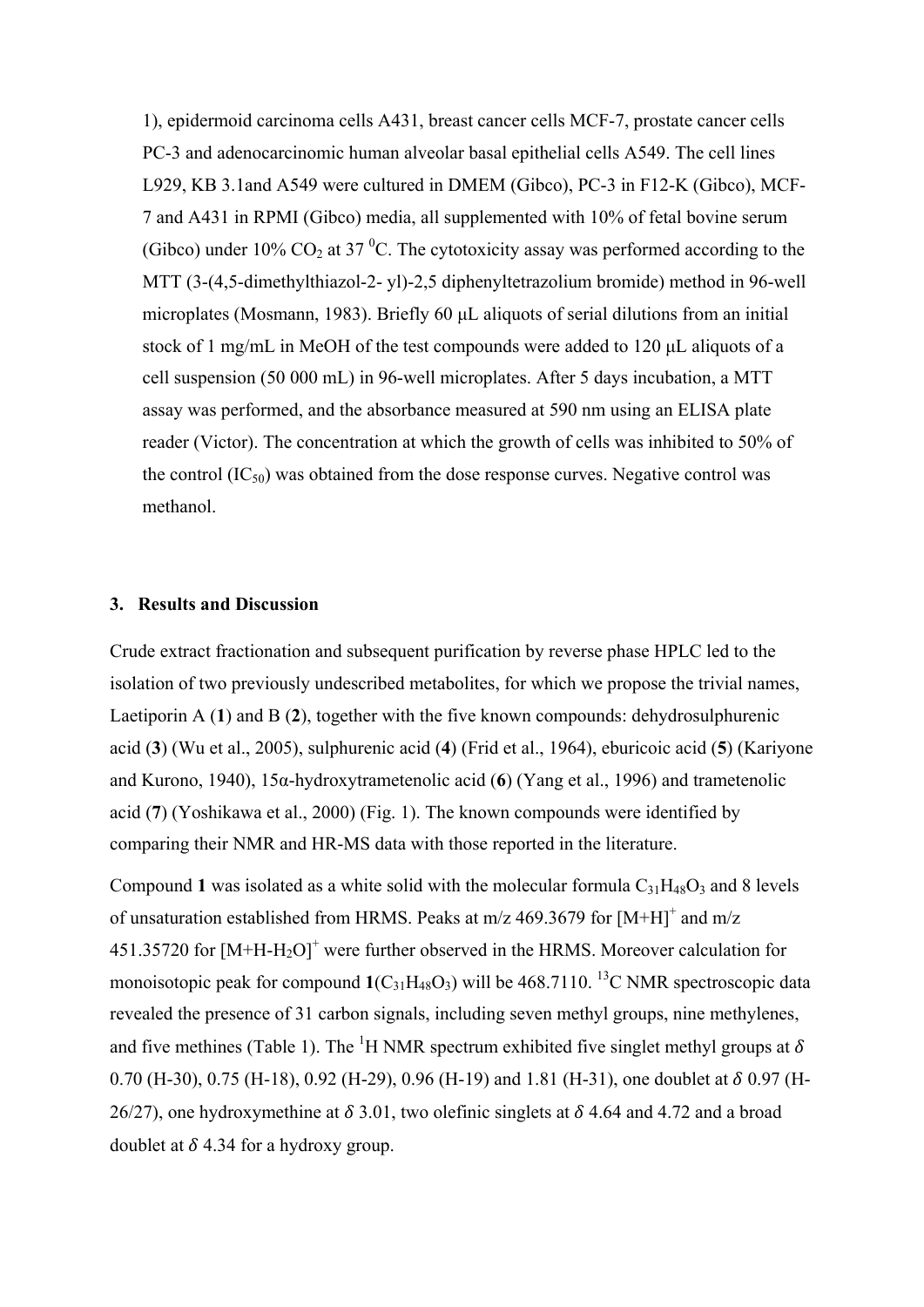The HMBC correlations of H-19 to C-1/ C-5/C-9/C-10, H-29 and H-30 to C-3/C-4/ C-5, H-18 to C12/C-13/C-14/C-17 and H-14 to C-12/ C-18 suggested a lanostane skeleton. Further, HMBC correlations between H-31 to C-15/C-16/C-17, H-15 to C-17/C-16, H-19 and H-12 to C-9 and H-6 and H-7 to C-8 confirmed the positions of the two double bounds (Fig. 1). The OH proton ( $\delta$ 4.34) showed HMBC correlations to C-2/C-3. The side chain connection was established from the HMBC correlations of H-20 to C-17. Correlations between methylene protons H-22 and H-20 to C-21 were also observed. H-23 showed HMBC correlation to C-20/C-22/C-24/C-25/C-28. The position of exomethylene group at C-24 ( $\delta$  154.8) was established from HMBC correlation of H-28 to C-23/C-24/C25. This was further supported by H-26/H-27 correlation to C-24 and long range COSY correlation of H-28 ( $\delta$  4.64) to H-23 ( $\delta$ 1.93). In the COSY spectrum, correlations were observed between H-1/H-2, H-3/H-2, H-6/H-5, H-7, H-11/H-12, H-14/H-15, H-22/H-20, H-23, H-25/H-26 and H-27.

Important ROESY correlations, which gave an indication of the orientation in space of some groups at various stereocenters were observed. These correlations included: H-18 to H-12 ( $\delta$ ) 1.67)/H-19/ H-20 and H-30 to H-6 ( $\delta$  1.40)/H-19. The ROESY correlations of H-3 to H-5/H-29 and the coupling constant of  $J=$  4.58, 4.73 and 10.38 Hz) for this proton suggesting  $\alpha$ orientation of H-3. Further, correlations between H-5 to  $H_{\alpha}$ -7 and H-14/ $H_{\alpha}$ -7/  $H_{\alpha}$ -15 were also observed. For detailed ROESY correlations see SI.

The absolute configuration of **1** was determined using Mosher's method (Hoye et al., 2007). The (*S*) and (*R*)-MTPA esters were obtained by treatment of 1 with (*R*)- (-) and (*S*)- (+) MTPA chloride respectively. The Δ∂SR = ∂ (*S*-MTPA ester) - ∂ (*R*-MTPA ester) for protons neighboring C-3 led to the assignment of S- configuration at C-3 (Table 1-SI). Therefore using C-3 as a reference the other stereocenters were assigned as 5*R*, 10*S*, 13*R*, 14*R* and *20S.*

Compound **2** was obtained as a white solid. From the HRMS its molecular formula was deduced as  $C_{34}H_{52}O_7$  with nine degrees of unsaturation. Peaks at m/z 573.3786 for [M+H]<sup>+</sup> and m/z 555.3880 for  $[M+H-H<sub>2</sub>O]^+$  were observed in the HRMS. Furthermore, calculation for monoisotopic peak for compound **2** ( $C_{34}H_{52}O_7$ ) will be 572.3713. Analysis of the <sup>1</sup>H NMR and <sup>13</sup>C NMR of **2** suggested a closely related structure to that of **1** with the difference being observed in ring C and D (Fig 1). The  $<sup>1</sup>H NMR$  spectrum indicated five singlet methyl groups</sup> at  $\delta$  0.69 (H-30), 0.76 (H-18), 0.89 (H-29), 0.91 (H-19) and 0.93 (H-31), one doublet at  $\delta$  0.93 (H-26/27), methylene singlet at  $\delta$  3.28, two oxygenated methines at  $\delta$  2.99 (H-3) and 4.92 (H-15), two olefinic singlets at  $\delta$  4.63 and 4.72 and a broad doublet at  $\delta$  4.31 for a hydroxy group.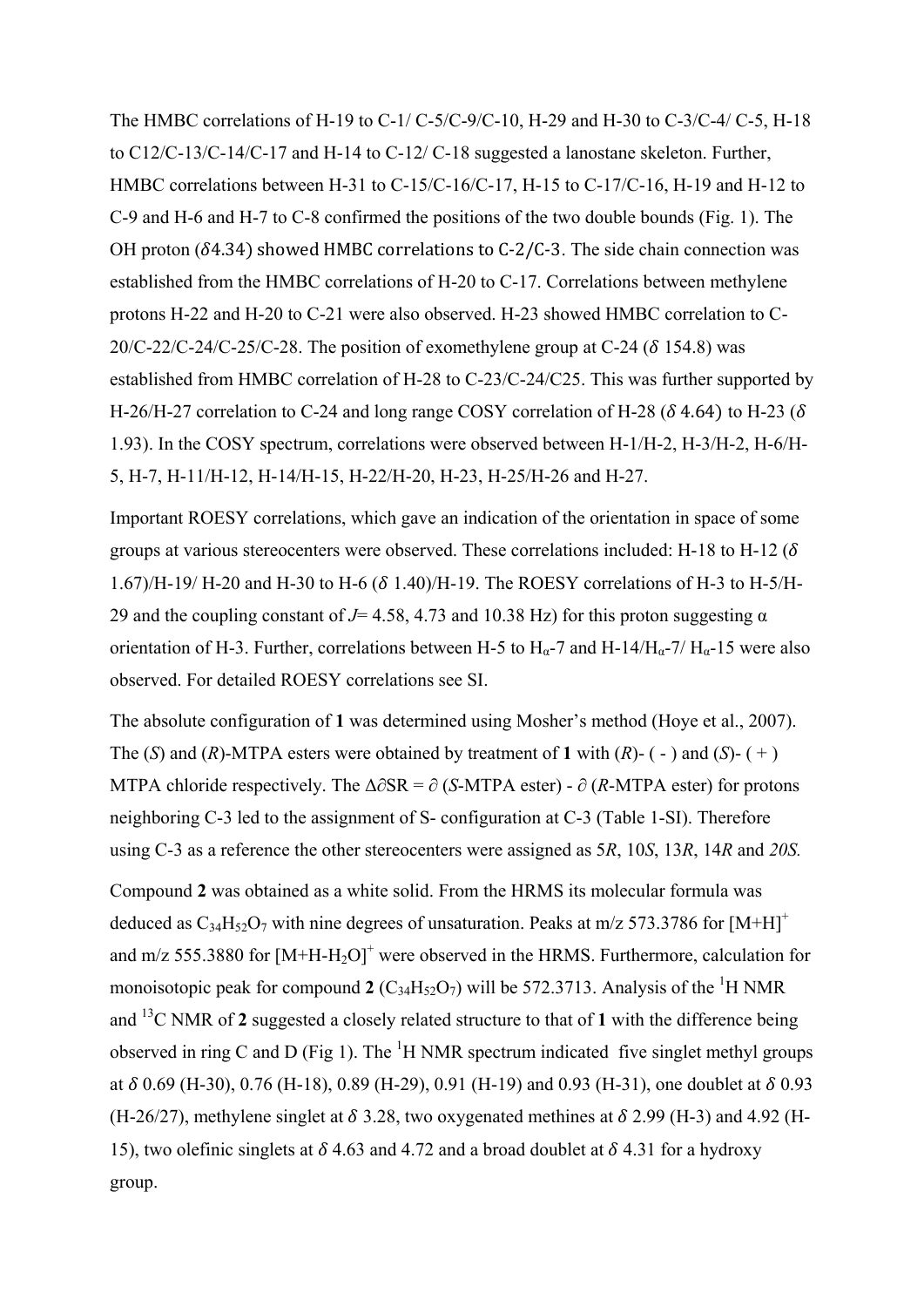The HMBC correlations of H-19 to C-1/ C-5/C-9/C-10, H-29 and H-30 to C-3/C-4/ C-5, H-18 to C12/C-13/C-14/C-17 and H-31 to C-8/ C-13/C-14/C-15 suggested a lanostane skeleton like in **1**. However, for compound **2** the double bond at C-16/C17 in **1** was missing and position of C-31 was also shifted to C- 14 ( $\delta$  50.3). This was supported by the HMBC correlation of H-31 ( $\delta$  0.93) to C-8/C-13/C-14/C-15. Signals at  $\delta$  34.7 for a methylene (C-16) and  $\delta$  75.5 for oxygenated methine  $(C-15)$  were also observed in the <sup>13</sup>C NMR spectrum. The side chain connection was established from the HMBC correlations of H-17 to C-20/C-21 and the COSY correlation between H-17 and H-20. 1D and 2D NMR data suggested a similar side chain as in **1**.

The molecular formula  $C_{34}H_{52}O_7$  indicated that compound 2 should have 34 carbon atoms but only 31 carbon atoms in the <sup>13</sup>C NMR spectrum of compound **2** in DMSO were observed. However, the analysis of the 2D NMR data, in particular of the HMBC spectrum, suggested additional peaks at  $\delta$  42 (-CH<sub>2</sub>),  $\delta$  167.0 (C=O) and  $\delta$  167.9 (C=O). Hence, the<sup>13</sup>C NMR spectrum was re-measured in methanol-d<sub>4</sub> and the missing carbons could be observed (for the spectrum see Supplementary information). The additional methylene protons were correlated to C-32 and C-34 in the HMBC spectrum, implying the presence of a malonyl group, which is attached to C-15 ( $\delta$  75.5) as deduced from the HMBC correlation of H-15 to C-32. This assignment was further supported by the downfield shift of H-15 ( $\delta$  4.92). A closely related polyporenic acid derivative has been reported before from the basidiomycete *Piptoporus betulinus* with the difference being on the side chain and the position of the malonyl group (Tsunashi et al., 2003).

Similar ROESY correlations as for **1** were observed, but with additional correlations between H-15/H-7 ( $\delta$  1.80)/H-18 and H-31/H-7 (2.01)/H-17 (Fig. 2). Conversion of 2 to (*S*) and (*R*) -MTPA esters gave similar results as for **1.** Therefore, the stereocentres were assigned as 3S, 5*R*, 10*S*, 13*R*, 14*R*, 15*S*, 17*R* and 20*S*.

The compounds **1**-**7** were subjected to antimicrobial assays against *Candida tenuis* MUCL29982, *Mucor plumbeus* MUCL49355, *Escherichia coli* DSM498 and *Bacillus subtilis* DSM10, but no activity was observed against these test organisms at concentrations  $\leq 300$ µg/mL. Compound **1**-**5** and **7** were further subjected to cytotoxicity tests against various mammalian cell lines. Compound **1** and **2** exhibited significant cytotoxicity against various human cancer cell lines (Table 1). The highest activity of **1** was recorded against KB3.1, MCF-7, PC-3 and A549 ( $IC_{50}$  4.5-7.2  $\mu$ g/mL). The activities of compound 2 against the tested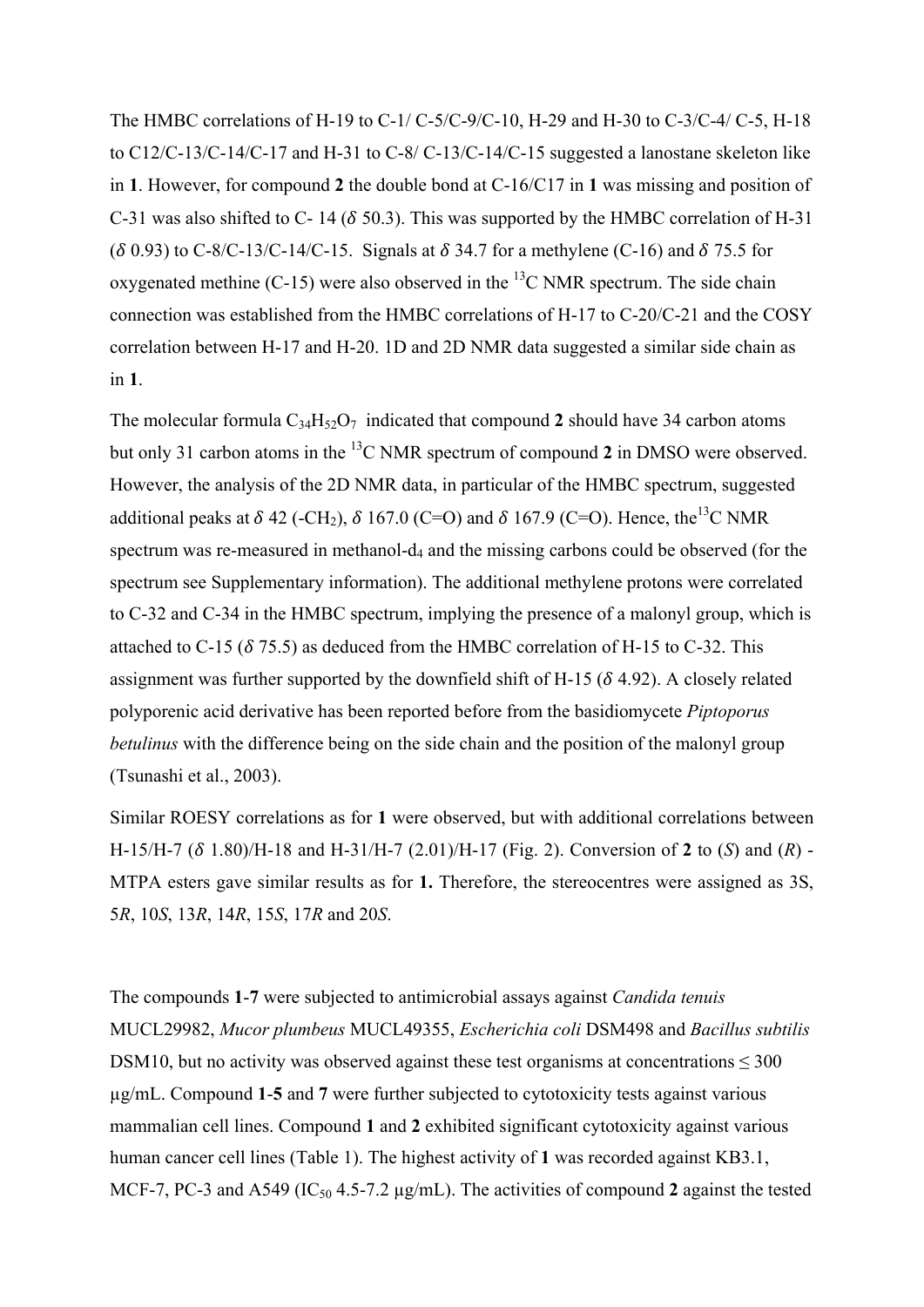cell line were in the rage of 46-67 µg/mL. Compound **3** showed moderate cytotoxicity against the six tested cell lines with  $IC_{50}$  in the range 9.8-27  $\mu$ g/mL. Stronger activities of 4 in the range of 3.5-8.2 µg/mL were observed against the same cell lines. Compound **4** have been reported before to be potent against MDA-MB-231 cells and MCF-7 cells (Yeh et al., 2009). **5** exhibited activity against KB3.1 when tested by us, but no significant activity was observed against L929 at concentration **≤** 37 µg/ml*.* Compound **5** has been reported previously to have anticancer activities (Jiang-Bo et al., 2015, Su et al., 2011). Compound **7** did not exhibit any cytotoxicity against L929 and KB3.1 at concentration **≤**37 µg/ml and therefore was not tested against the other cell lines. Due to limited material compound **6** was not tested.

#### **3.1 Conclusion.**

Two previously undescribed triterpenes together with five known ones were isolated from the mycelial culture of a Kenyan basidiomycete belonging to the genus *Laetiporus*. The isolated compounds **1**-**4** showed moderate cytotoxicity activity against various cancer cell lines. Compound **5,** which was only active against L929 cells in our initial tests, was not tested any further. Triterpene or steroids are an important class of compounds that are widely distributed in nature. Although triterpenoids were considered to be biologically inactive for a long time, accumulating evidence on their broad spectrum pharmacological activities coupled with a low toxicity profile has sparked renewed interest with regard to their application especially in cancer treatment (Anupam et al., 2011). Several triterpenes like laetiposides A-D and sulphurenic acid have been isolated from the genus *Laetiporus* (Wu et al., 2005, Yoshikawa et al., 1999, 2000).

## **4.1 Chemical data**

**Laetiporin A (1):** White solid.  $\lceil \alpha \rceil D20 = -11.1$ , (c 1.00, MeOH). UV (MeOH, c= 0.05)  $\lambda_{\text{max}}$ (log  $\varepsilon$ ) 244 (3.890). HRMs m/z 469.3679 [M+H]<sup>+</sup>, calcd for C<sub>31</sub>H<sub>48</sub>O<sub>3</sub> 468.711.

**Laetiporin B (2):** White solid.  $\lceil \alpha \rceil$ D20 = +56.1, (c 1.00, MeOH). UV (MeOH, c= 0.05)  $λ_{max}$  (log ε) 201 (3.780). HRMs m/z 573.3786 [M+H]<sup>+</sup>, calcd for C<sub>34</sub>H<sub>52</sub>O<sub>7</sub> 572.3713.

### **Acknowledgments**

We are grateful to Wera Collisi, Christel Kakoschke and Cäcilia Schwager for their technical support and to Dr. Soleiman E. Helaly for valuable scientific discussion. Financial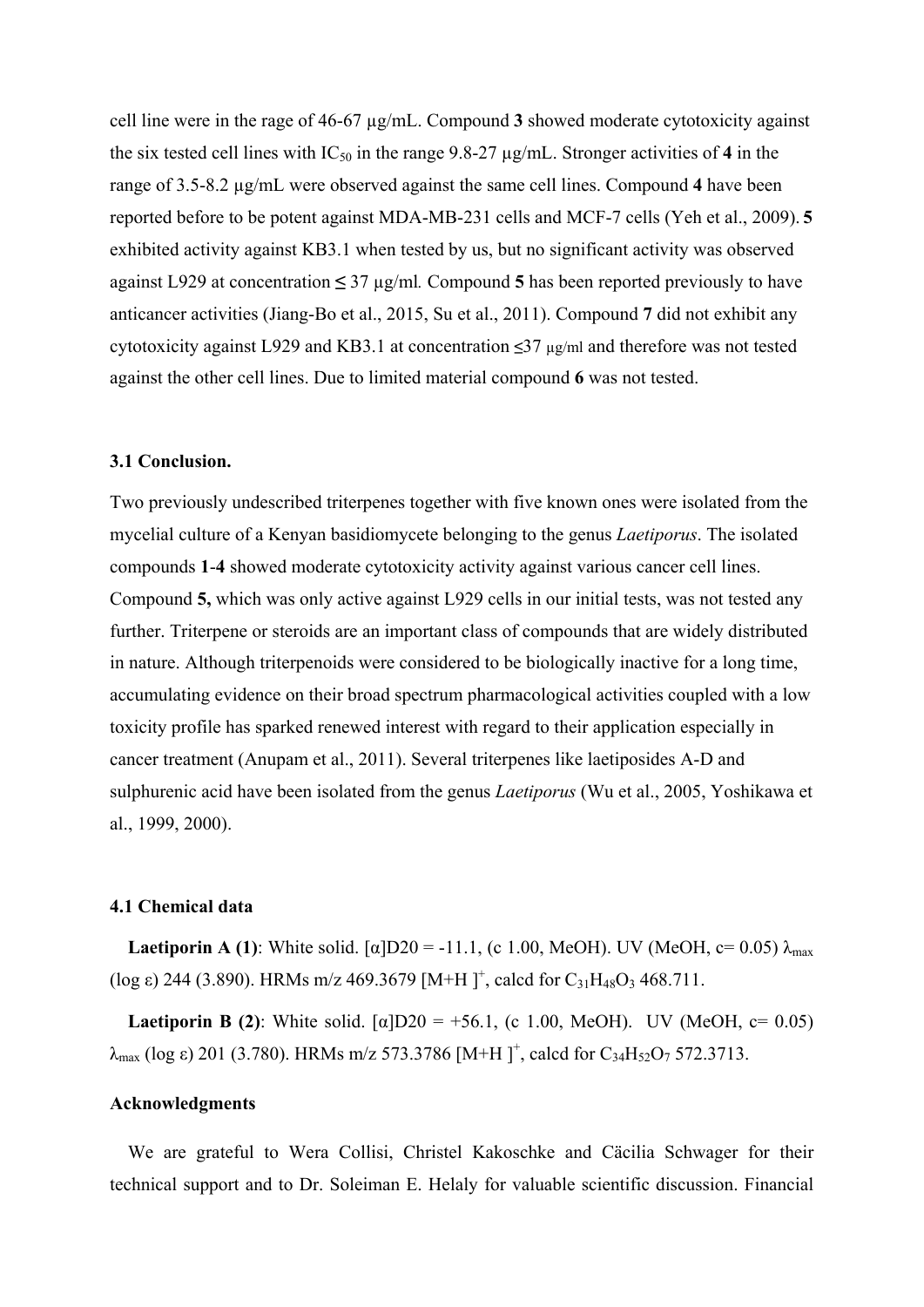support by the "ASAFEM" Project (Grant no. IC-070) under the ERAfrica Programme to J.C.M. and M.S. and a personal PhD stipend by the German Academic Exchange Service (DAAD) and the Kenya National Council for Science and Technology (NACOSTI) to C.C. is gratefully acknowledged (programme-ID: 57139945).

## **Supplementary information**

For detailed description of some experimental procedures, copies of the HR-ESI-MS, UV, 1-D and 2-D NMR spectra of compounds **1**and **2** see SI.

## **References**

- 1. Anupam, B., Shamima, A., Nikoleta, B., Marjorie, P*.*, 2011. Triterpenoids as potential agents for the chemoprevention and therapy of reast cancer. Front. Biosci. 16, 980-996.
- 2. Banik, M.T., Lindner, D.L., Ota, Y., Hattori, T., 2010. Relationships among North American and Japanese *Laetiporus* isolates inferred from molecular phylogenetics and single-spore incompatibility reactions. Mycologia 102, 911–917.
- 3. Bitzer, J., Læssøe, T., Fournier, J., Kummer, V., Decock, C., Tichy, H.V., Piepenbring, M., Persoh, D., Stadler, M., 2008. Affinities of *Phylacia* and the daldinoid *Xylariaceae*, inferred from chemotypes of cultures and ribosomal DNA sequences. Mycol. Res. 112, 251-270.
- *4.* Chepkirui, C. Richter, C. Matasyoh, J.C., Stadler, M., 2016. Monochlorinated calocerins A-D and 9-oxostrobilurin derivatives from the basidiomycete *Favolaschia calocera.* Phytochemistry.132, 95-101.
- 5. De Silva, D.D., Rapior, S., Sudarman, E., Stadler, M., Xu, J., Aisyah, S.A., Hyde, K.D., 2013. Bioactive metabolites from macrofungi: ethnopharmacology, biological activities and chemistry*.* Fungal Divers. 62, 1 −40.
- 6. Dictionary of Natural Products on DVD, 2016. Chapman & Hall, Chemical Data Base; CRC: Boca Raton, FL.
- 7. Fried, J., Grabowich, P., Sabo, E.F., Cohen, A.I., 1964. The structure of sulphurenic acid: A new triterpenoid from *Polyporus sulphureus*.Tetrahedron. 20, 2297-2312.
- 8. Halecker, S., Surup, F., Kuhnert, E., Mohr, C., Brock, N., Dickschat, J., Junker, C., Schulz, B., Stadler, M., 2014. Hymenosetin, a 3-decalinoyltetramic acid antibiotic from cultures of the ash dieback pathogen, *Hymenoscyphus pseudoalbidus*. Phytochemistry 100, 86-91.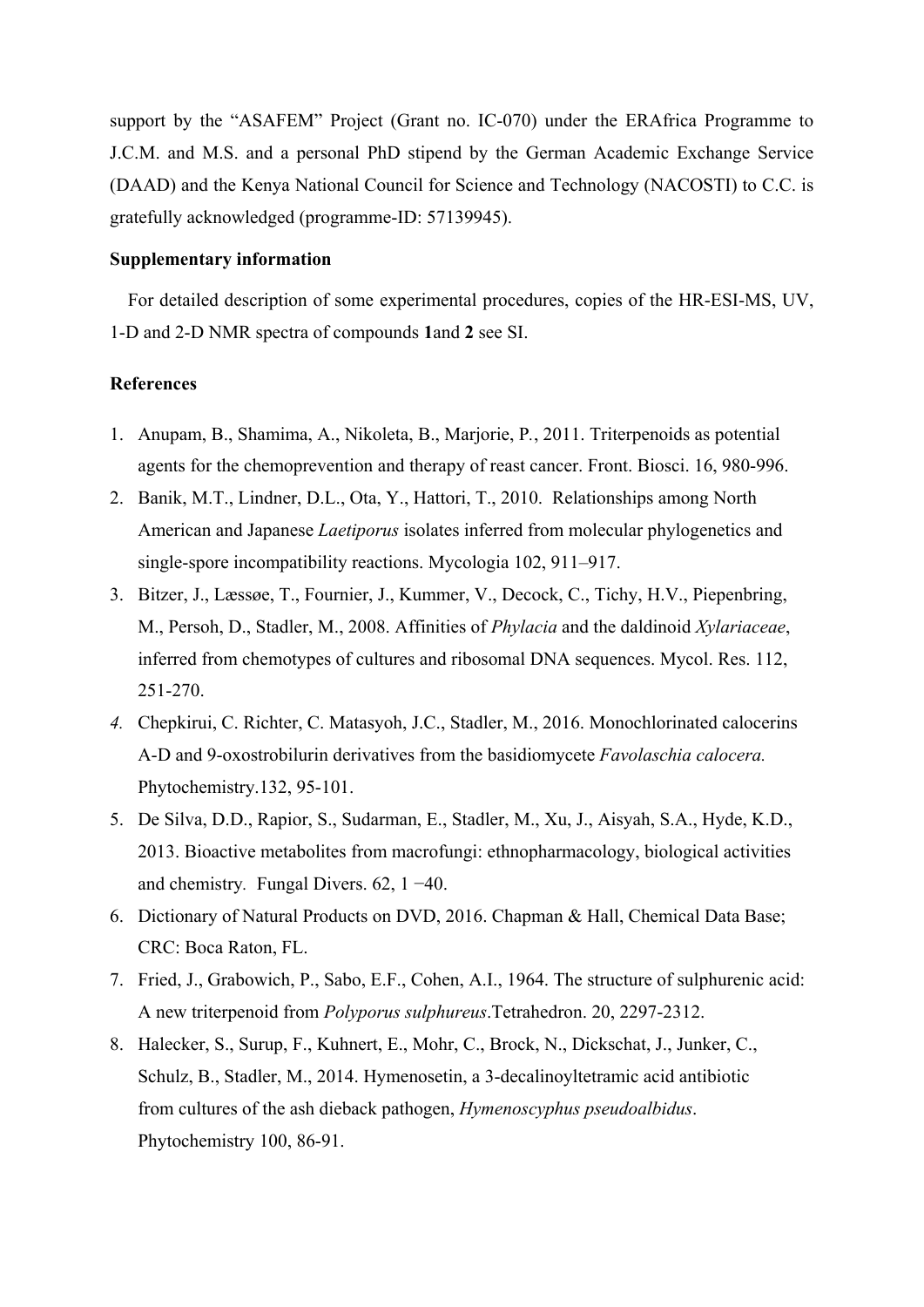- 9. Hoye, T.R., Jeffrey, C.S., Shao, F., 2007. Mosher ester analysis for the determination of absolute configuration of stereogenic (chiral) carbinol carbons. Nature Protocols. 2, 2451- 2458.
- 10. Jiang-Bo, H., Jian, T., Xi-Song, M., Wei, B., Shen, Z., Zheng-Hui, L., Tao, F., Ji-Kai, L., 2015. Seven new drimane-type sesquiterpenoids from cultures of fungus *Laetiporus sulphurous*. Fitoterapia. 102, 1-6.
- 11. Kariyone, T., Kurono, G., 1940. A Constituent of *Formes officinalis* Fris. J. Pharm. soc. Japan. 60, 318.
- 12. Mudalungu, C.M., Richter, C., Wittstein, K., Abdalla, A.M., Matasyoh, J.C. Stadler, M., Süssmuth, R.D., 2015. Laxitextines A and B, cyathane xylosides from the tropical fungus *Laxitextum incrustatum*. J. Nat. Prod.79, 894-898.
- 13. Okanya, P.W., Mohr, K.I., Gerth, K., Jansen, R., Müller, R., 2011. Marinoquinolines A−F, Pyrroloquinolines from *Ohtaekwangia kribbensis* (Bacteroidetes). J. Nat. Prod. 74, 603–608.
- 14. Richter, R., Wittstein, K., Kirk, P.M., Stadler, M., 2015. An assessment of the taxonomy and chemotaxonomy of *Ganoderma*. Fungal Divers. 71, 1-15.
- 15. Su, Y., Liu, C., Chu, Y., Raghu, R., Kuo,Y., Sheen, L., 2011. Eburicoic acid, an active triterpenoid from the fruiting bodies of basswood cultivated *Antrodia cinnamomea,* induces ER stress-mediated autophagy in human hepatoma Cells. 2(4), 312-322.
- 16. Tsunashi, K, Masashi, A, Hisao, S., Mitsuru, H., 2003. Anti-inflammatory lanostane-Type triterpene acids from *Piptoporus betulinus*. 66, 1104-1106.
- 17. Wu, X, Yang, J.S., Dong, Y.S., 2005. Chemical constituents of *Fomes officinalis*. Chin. Tradit. Herb. Drugs. 36, 811–814.
- 18. Yang, S.W., Shen, Y.C., Chen, C.H., 1996. Steroids and triterpenoids of *Antrodia cinnamomea*—a fungus parasitic on *Cinnamomum micranthum*. Phytochemistry. 41, 1389-1392.
- 19. Yeh, C., Rao, Y.,Yao , K., Yeh, C., Li, C., Chuang, S., Luong, J.H.T., Lai, G., Tzeng, Y., 2009. Cytotoxic triterpenes from *Antrodia camphorata* and their mode of action in HT-29 human colon cancer cells. Cancer Lett., 285 73–79.
- 20. Yoshikawa, K., Matsumoto, K, Mine, C., Bando, S., Arihara, S., 2000. Two new steroidal derivatives from the fruit body of *Chlorophyllum molybdites*. Chem. Pharm. Bull. 48, 1418-1421.
- 21. Yoshikawa, K., Matsumoto, K., Arihara, S.J., 1999. New lanostanoid glycosides from the fruit body of *Laetiporus versisporus*. J. Nat. Prod. 62, 540-542.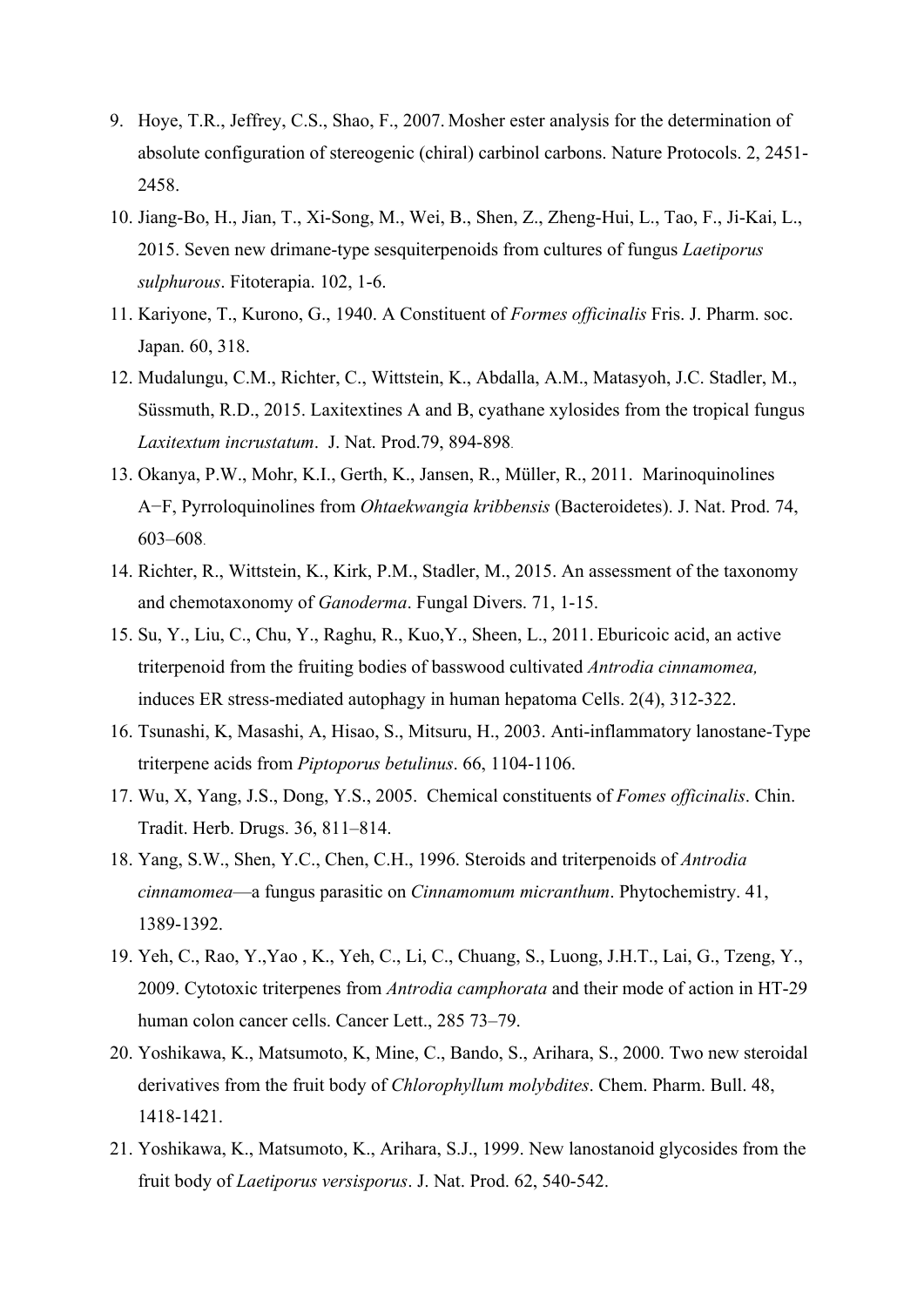| $\overline{N}$ o. | $\overline{^{13}C}$  | <b>DEPT</b>     | <sup>1</sup> H/HSQC                      | $\overline{^{13}C}$ | <b>DEPT</b>     | <sup>1</sup> H/HSQC                 |
|-------------------|----------------------|-----------------|------------------------------------------|---------------------|-----------------|-------------------------------------|
| 1.                | 35.9                 | CH <sub>2</sub> | $1.16$ (m)                               | 35.1                | CH <sub>2</sub> | 1.11(m)                             |
|                   |                      |                 | 1.72(m)                                  |                     |                 | $1.62$ (m)                          |
| 2.                | 27.7                 | CH <sub>2</sub> | 1.52(m)                                  | 27.5                | CH <sub>2</sub> | $1.48$ (m)                          |
|                   |                      |                 | $1.18$ (m)                               |                     |                 |                                     |
| 3.                | 76.5                 | <b>CH</b>       | 3.01 (br ddd), $J=4.58$ , 4.73,          | 76.7                | $\rm CH$        | 2.99 (br ddd), $J=3.87, 4.73$ ,     |
|                   |                      |                 | 10.38 Hz                                 |                     |                 | 10.76 Hz                            |
| 4.                | 38.5                 | $\mathcal{C}$   |                                          | 38.5                | $\mathbf C$     |                                     |
| 5.                | 49.6                 | CH              | $1.07$ (dd), J=1.22, 11.14 Hz            | 49.8                | $\rm CH$        | 0.91(m)                             |
| 6.                | 18.5                 | CH <sub>2</sub> | $1.40$ (m)                               | 17.8                | CH <sub>2</sub> | 1.42(m)                             |
|                   |                      |                 | $1.67$ (m)                               |                     |                 | $1.62$ (m)                          |
| 7.                | 31.3                 | CH <sub>2</sub> | $\beta$ :2.30 (ddd), J=3.97, 4.12, 6.71  | 25.8                | CH <sub>2</sub> | 1.80(m)                             |
|                   |                      |                 | $\alpha$ :2.46 (ddd), J=3.97, 4.12, 8.70 |                     |                 | $2.01$ (m)                          |
| 8.                | 123.8                | $\mathcal{C}$   |                                          | 131.9               | ${\bf C}$       |                                     |
| 9.                | 141.0                | $\mathcal{C}$   | $\blacksquare$                           | 135.2               | $\mathbf C$     |                                     |
|                   | 10 37.7              | $\overline{C}$  | $\overline{\phantom{0}}$                 | 36.6                | $\overline{C}$  |                                     |
| 11                | 20.9                 | CH <sub>2</sub> | $\blacksquare$                           | 20.0                | CH <sub>2</sub> | 1.90(m)                             |
|                   |                      |                 | 2.00(m)<br>$2.06$ (m)                    |                     |                 | $1.98$ (m)                          |
|                   |                      |                 |                                          |                     |                 |                                     |
| 12                | 35.3                 | CH <sub>2</sub> | $1.16$ (m)                               | 28.5                | CH <sub>2</sub> | $1.35$ (m)                          |
|                   |                      |                 | $1.67$ (m)                               |                     |                 | $1.66$ (m)                          |
|                   | $13 \overline{46.7}$ | $\overline{C}$  |                                          | 44.1                | $\overline{C}$  |                                     |
|                   | 14 50.8              | <b>CH</b>       | 1.84 (dd), $J=6.87$ , 8.70 Hz            | 50.3                | $\overline{C}$  |                                     |
| 15                | 43.1                 | CH <sub>2</sub> | $\alpha$ :1.82 (dd), J=2.44, 8.70 Hz     | 75.5                | $\rm CH$        | 4.92 (dd), $J=5.42$ , 9.47 Hz       |
|                   |                      |                 | $\beta$ :2.17 (dd), J=2.44, 6.87 Hz      |                     |                 |                                     |
|                   | 16 126.7             | $\mathcal{C}$   | $\blacksquare$                           | 34.7                | CH <sub>2</sub> | $\alpha$ :1.69 (dd) J=3.23, 9.47 Hz |
|                   |                      |                 |                                          |                     |                 | $\beta$ :2.01 (dd), J=3.23, 5.42 Hz |
| 17                | 140.3                | $\overline{C}$  |                                          | 45.2                | CH              | 2.10(m)                             |
|                   | 18 15.7              | CH <sub>3</sub> | 0.75(s)                                  | 15.9                | CH <sub>3</sub> | 0.76(s)                             |
| 19                | 20.2                 | CH <sub>3</sub> | 0.96(s)                                  | 18.9                | CH <sub>3</sub> | 0.91(s)                             |
|                   | 20 45.9              | CH              | $2.27$ (t), $J=6.71$ Hz                  | 47.2                | $\rm CH$        | 2.15(m)                             |
| 21                | 177.2                | $\mathbf C$     |                                          | 176.8               | $\mathbf C$     |                                     |
|                   | 22 30.4              | CH <sub>2</sub> | 1.53(m)                                  | 30.6                | CH <sub>2</sub> | $1.47$ (m),                         |
|                   | 23 31.4              | CH <sub>2</sub> | 1.93 (t), $J=7.63$ Hz                    | 31.4                | CH <sub>2</sub> | 1.91 (t), $J=7.42$ Hz               |
|                   | 24 154.8             | $\mathcal{C}$   | $\overline{a}$                           | 154.8               | $\overline{C}$  |                                     |
|                   | 25 33.2              | CH              | 2.28 (sep), $J=6.59$ Hz                  | 33.2                | <b>CH</b>       | 2.17 (sep), $J=6.75$ Hz             |
|                   | 26 21.6              | CH <sub>3</sub> | 0.96 (d), $J=6.59$ Hz                    | 21.5                | CH <sub>3</sub> | 0.93 (d), $J=6.75$ Hz               |
|                   | 27 21.6              | CH <sub>3</sub> | 0.96, (d), $J=6.59$ Hz                   | 21.5                | CH <sub>3</sub> | 0.93 (d), $J=6.75$ Hz               |
|                   | 28 106.8             | CH <sub>2</sub> | 4.72(s)                                  | 106.8               | CH <sub>2</sub> | 4.72(s)                             |
|                   |                      |                 | 4.64(s)                                  |                     |                 | 4.63(s)                             |
|                   | 29 28.2              | CH <sub>3</sub> | 0.92(s)                                  | 28.1                | CH <sub>3</sub> | 0.89(s)                             |
|                   | 30 15.9              | CH <sub>3</sub> | 0.70(s)                                  | 15.8                | CH <sub>3</sub> | 0.69(s)                             |
| 31                | 17.1                 | CH <sub>3</sub> | 1.81(s)                                  | 18.1                | CH <sub>3</sub> | 0.93(s)                             |
| 32                |                      |                 |                                          | 167.0               | $\mathbf C$     |                                     |
| 33                |                      |                 |                                          | 42.4                | CH <sub>2</sub> | 3.28(s)                             |
| 34                |                      |                 |                                          | 167.9               | $\mathcal{C}$   |                                     |
|                   |                      | <b>OH</b>       | 4.34 (bd), $J=4.73\text{Hz}$             |                     | OH              | 4.31 (bd), $J=3.87$ Hz              |
|                   |                      |                 |                                          |                     |                 |                                     |

**Table 1.** NMR data for compounds 1 and 2 in DMSO- $D_6$  ( ${}^{1}H$  500 MHz,  ${}^{13}C$  150 MHz)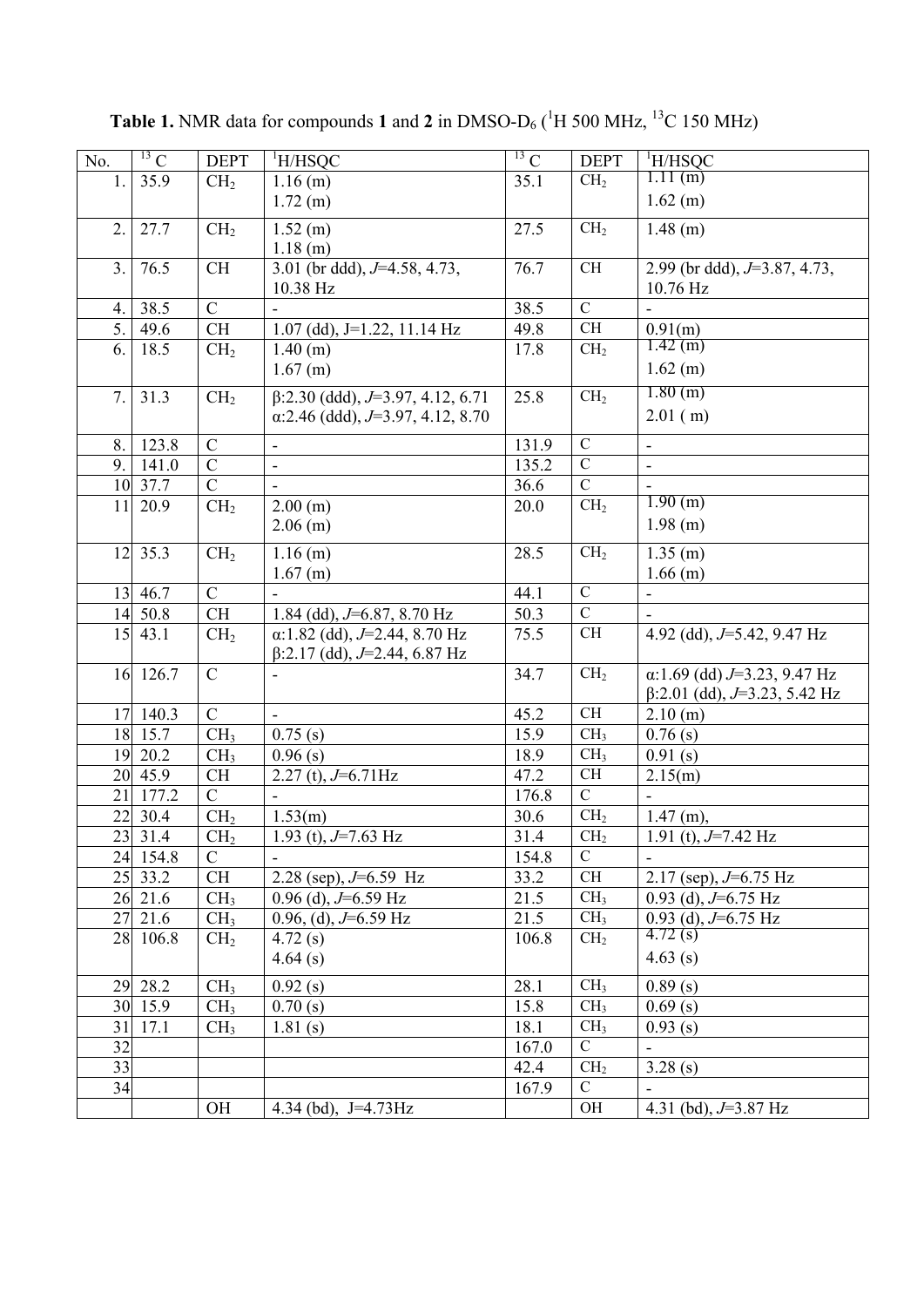| Cell   | Cytotoxicity $IC_{50}$ (µg/mL) |                |     |                  |     |                          |                        |  |  |
|--------|--------------------------------|----------------|-----|------------------|-----|--------------------------|------------------------|--|--|
| lines  | 1                              | $\overline{2}$ | 3   | $\boldsymbol{4}$ | 5   | 7                        | Epothilon B (standard) |  |  |
| L929   | 13                             | 49             | 9.8 | 8.2              |     |                          | 0.0014                 |  |  |
| KB3.1  | 6.8                            | 67             | 17  | 6.2              | 5.1 | $\overline{\phantom{a}}$ | 0.00022                |  |  |
| A431   | 14                             | 50             | 21  | 6.6              | nt  | nt                       | 0.0006                 |  |  |
| MCF-7  | 7.2                            | 46             | 25  | 5.1              | nt  | nt                       | 0.0004                 |  |  |
| $PC-3$ | 6.8                            | 46             | 24  | 4.5              | nt  | nt                       | 0.0002                 |  |  |
| A549   | 4.5                            | 62             | 27  | 3.5              | nt  | nt                       | 0.005                  |  |  |

Table 2: Cytotoxic activities of compounds **1**-**5** and **7**.

<sup>a</sup>(-)- not active at concentration  $\leq$ 37 µg/ml<br><sup>b</sup>nt-not tested



Figure 1: Chemical structure of compounds **1**-**7**